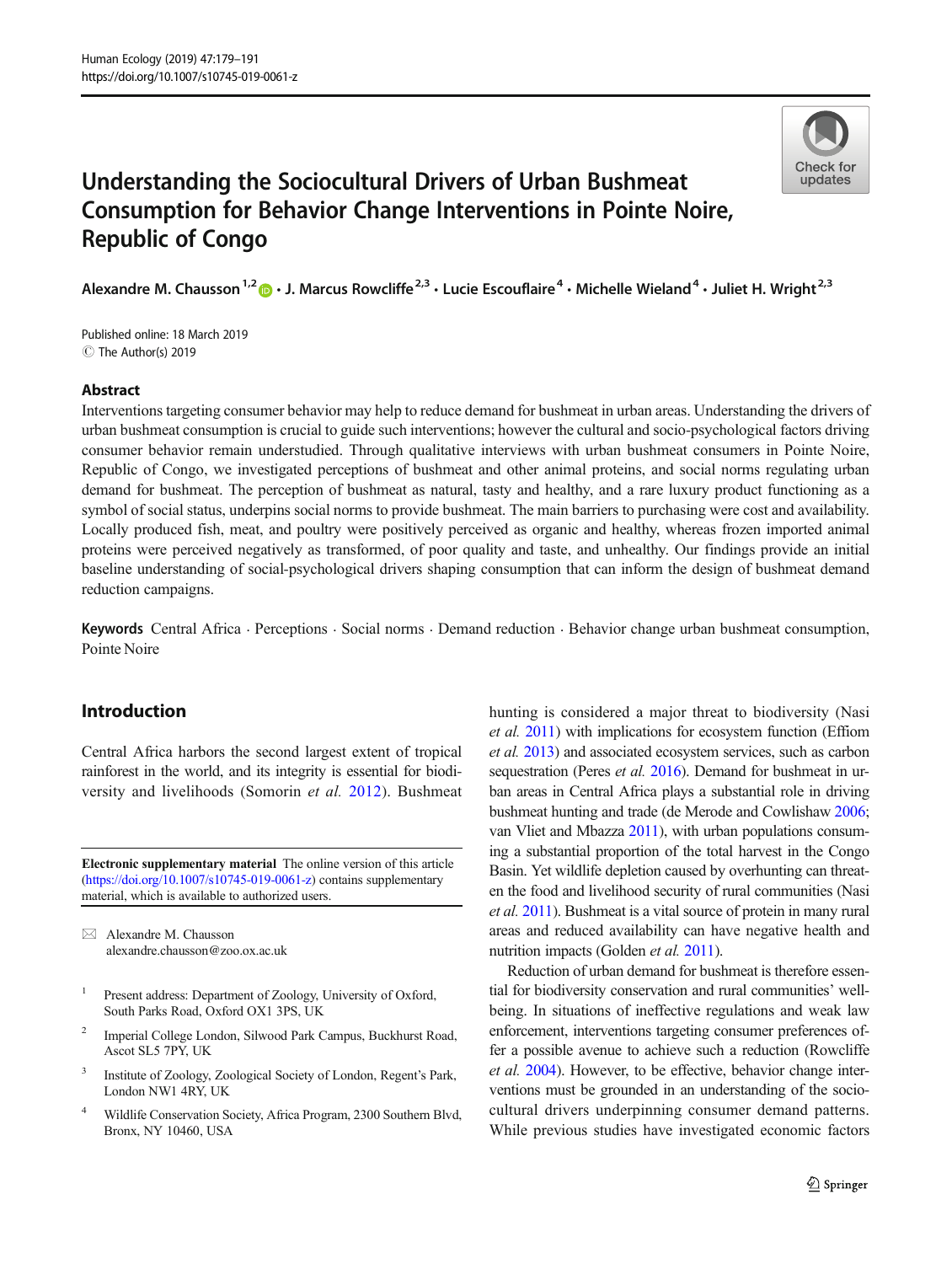driving bushmeat consumption (East et al. [2005;](#page-11-0) Wilkie et al. [2005](#page-12-0)), research on the cultural, social, and psychological dimensions of urban bushmeat demand is still lacking (van Vliet and Mbazza [2011](#page-12-0); Randolph [2016\)](#page-12-0). Although bushmeat consumption in rural areas is often driven by a lack of available and affordable alternatives, in urban centers, bushmeat can be more expensive than other animal proteins and is regarded as a luxury item (Cowlishaw et al. [2005;](#page-11-0) Shairp et al. [2016](#page-12-0)). Research has shown bushmeat consumption to be influenced by taste preferences in addition to health, cultural, and spiritual reasons (Schenck et al. [2006;](#page-12-0) van Vliet and Mbazza [2011\)](#page-12-0).

Interventions aimed at changing consumer behavior should be guided by an evidence-informed theory of change (Olmedo et al. [2017](#page-12-0)). This requires developing an in-depth understanding of why people consume bushmeat when other protein choices are available in urban environments. We address this knowledge gap through an in-depth qualitative approach to investigate socio-cultural drivers of bushmeat demand in Pointe Noire, Republic of Congo. Qualitative research is essential for expanding our understanding of the social aspects of conservation (Drury et al. [2011](#page-11-0)) as it enables investigation of perceptions and social influences underpinning bushmeat consumption, factors not easily captured through structured survey approaches.

We identify: 1) perceptions of bushmeat and other animal proteins, 2) social norms and the social context associated with bushmeat consumption, and 3) factors limiting or encouraging bushmeat consumption. The role of social norms in influencing bushmeat consumption has rarely been considered (Morsello et al. [2015\)](#page-12-0) yet understanding the perception of norms is essential to devise effective interventions and promote sustainable behavior (McKenzie-Mohr [2011\)](#page-12-0). Here we define social norms as customary rules shaped by how individuals are expected to behave, and how individuals observe others to behave (Cialdini [2003](#page-11-0); Bicchieri et al. [2018\)](#page-11-0). Preliminary field-work to inform the construction of the interview guide highlighted that in Pointe Noire bushmeat is perceived as a distinct category of meat. Therefore, we aimed to understand the diversity and complex interplay among social, cultural, and psychological factors underpinning the consumption of bushmeat in general. The insights gained from this study will be useful for conservation practitioners working on the development of behavior change interventions aimed at reducing the consumption of bushmeat among urban residents in Central Africa.

# **Methods**

### Study Location

Conservation-focused non-governmental organizations (NGOs) based in Pointe Noire have raised concerns about the extent of bushmeat consumption in the city, which prompted this study.

### Data Collection

We chose a qualitative approach involving guided semistructured interviews. Qualitative approaches focus on obtaining a small set of high-quality in-depth interviews rather than the large sample sizes characteristic of quantitative surveys aimed at producing generalizable observations (Crouch and McKenzie [2006](#page-11-0); Moon and Blackman [2014\)](#page-12-0). We chose this approach to explore the complex interplay of perceptions and social influences underpinning bushmeat consumption, factors not easily captured through structured survey approaches yet essential to provide rich contextually explicit knowledge for the development of behavior change campaigns. Unstructured key informant interviews, informal discussions, and two focus group discussions informed the core structure and content of the semi-structured interview guide (Supplementary Materials). Key informants consisted of longterm Pointe Noire residents, including NGO personnel. These individuals were willing to share in-depth perspectives on the consumption of bushmeat in Pointe Noire and later helped to identify people to interview. Informal discussions were held with owners of bushmeat restaurants, and separate focus groups were held with five men and five women of a range of ages and from different districts within the city to get an initial feel for the context of the study.

From May to July 2016, the lead author, initially accompanied by a local research assistant, conducted 30 semistructured interviews with Congolese respondents aged 18 years and over residing in Pointe Noire (Supporting Information). Free Prior Informed Consent (FPIC) was obtained prior to each interview, and respondents were informed that they could stop the interview process at any point. The interview protocol was reviewed and approved by the ethics committee of the Faculty of Natural Sciences, Imperial College London. We obtained a research permit (#031) from the Institut National de Recherche Forestière (IRF) of the Republic of Congo. Interviews were conducted in French, spoken fluently by all respondents and the research team. We applied care to remain neutral and avoid leading questions and biasing interviews. Follow-up questions were asked during interviews to explore emerging avenues of discussion.

We used convenience and snowball sampling to select re-spondents (Newing [2010\)](#page-12-0). This involved asking key informants, personal contacts, and respondents to suggest individuals from a variety of different backgrounds who would be willing to participate. We consciously attempted to ensure heterogeneity for age, education, profession, wealth, district of residence, and department of origin to capture individuals from a range of strata in Pointe Noire in order to capture a diversity of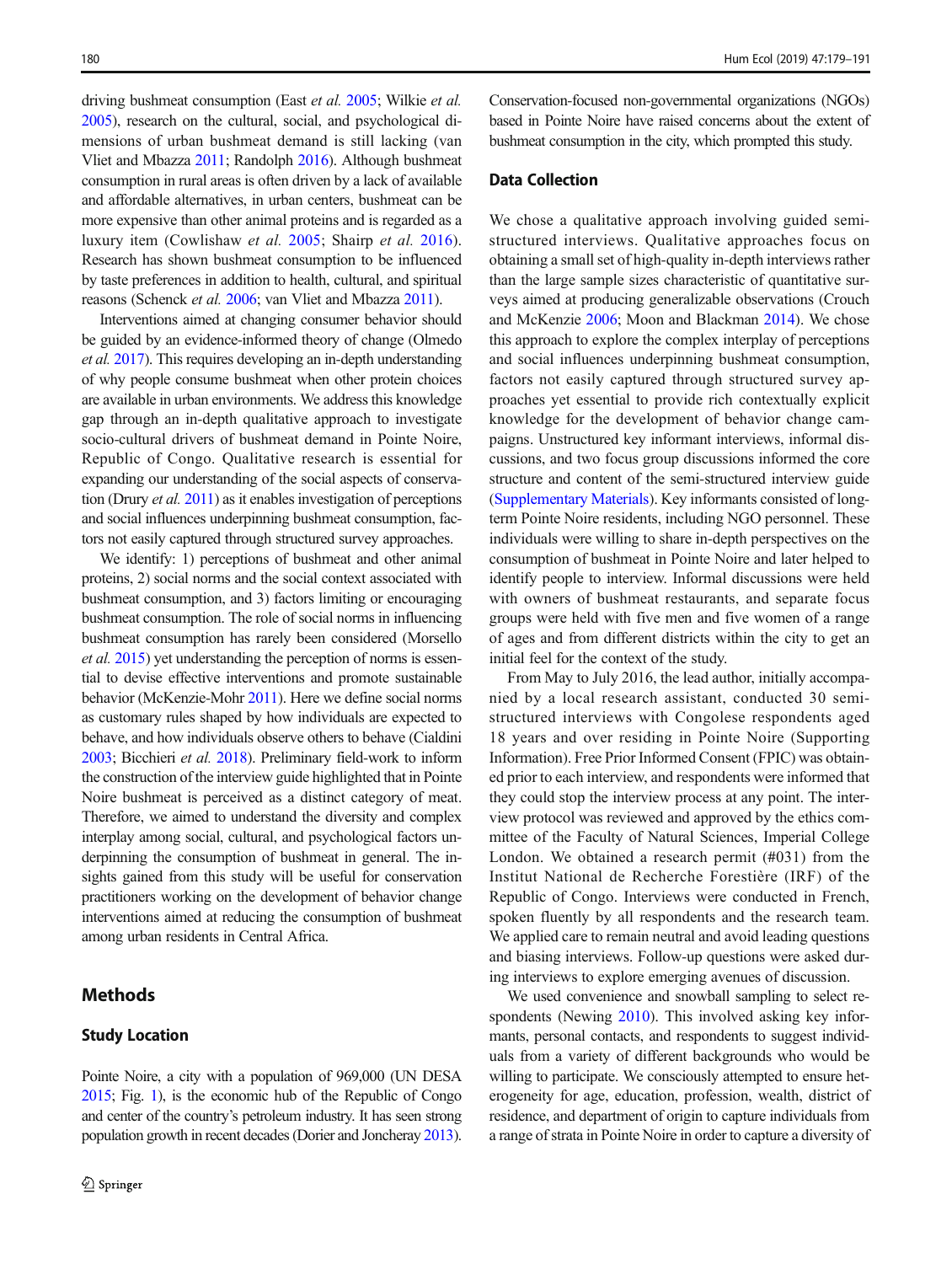<span id="page-2-0"></span>

Fig. 1 Map of the Republic of Congo showing Pointe Noire in red, other major cities, protected areas in green, and administrative divisions (departments)

views across socioeconomic backgrounds. A deliberate attempt was also made to balance the gender ratio. We arranged all interviews, apart from one, in advance and conducted interviews in various settings, including respondent households and urban venues with minimal distractions. Interviews ranged in length from 21 minutes to two hours and were concluded when a sense of data richness emerged or due to time restrictions for the respondent. For interviews that were ended prematurely, we arranged a follow-up interview in-person or via telephone. Detailed notes were taken immediately after each interview describing the interview setting, context, and the interviewer-interviewee relationship. Many participants felt uncomfortable being audio recorded, so only eight interviews were recorded with participant consent and later transcribed. For the remaining interviews, the lead author and his assistant took detailed notes with direct quotations. The consumption of bushmeat is not actively controlled in the Republic of Congo, and most respondents appeared comfortable discussing openly their bushmeat consumption. However, in addition to the 30 interviews mentioned, three others were conducted but not analyzed due to reliability concerns since these respondents appeared uncomfortable talking about bushmeat.

### Data Coding and Analysis

Interview transcripts were qualitatively analyzed in NVivo 11.2 (QSR International [2016](#page-12-0)) through thematic analysis (Harding [2013](#page-12-0)). Broad-brush open coding was applied to the first 10 interviews to categorize responses relating to perceptions of bushmeat and other proteins, normative influences on bushmeat consumption, and factors limiting or encouraging bushmeat consumption. The lead author subsequently refined the coding framework to ensure consistency and used this version to code the remaining interviews, remaining flexible for topics and themes not captured in the first 10 interviews. The coding framework was reviewed again postcoding to ensure clear and identifiable distinctions between each code (Braun and Clarke [2006\)](#page-11-0) and that coded data extracts aligned with code definitions. Themes discussed in this paper were mentioned in two or more interviews, following the data reduction approach for qualitative data (Namey *et al.*) [2008\)](#page-12-0). To facilitate analyzing relationships between themes both within and across interviews, the lead author summarized coded data extracts for each respondent using framework matrixes in NVivo. To complement the qualitative analysis, we looked for associations at the individual level between coded perceptions. We tabulated whether each respondent mentioned each perception and calculated the phi coefficient  $\varphi$ to measure associations for each pairwise combination of perceptions in R (R Development Core Team [2018](#page-12-0)). The coefficient ranges from  $-1$  to 1, where  $\pm 1$  indicates perfect association, and 0 indicates no association (Allen [2017](#page-11-0)). All pairwise combinations of perceptions not reported in the results are available in the Supplementary Materials. We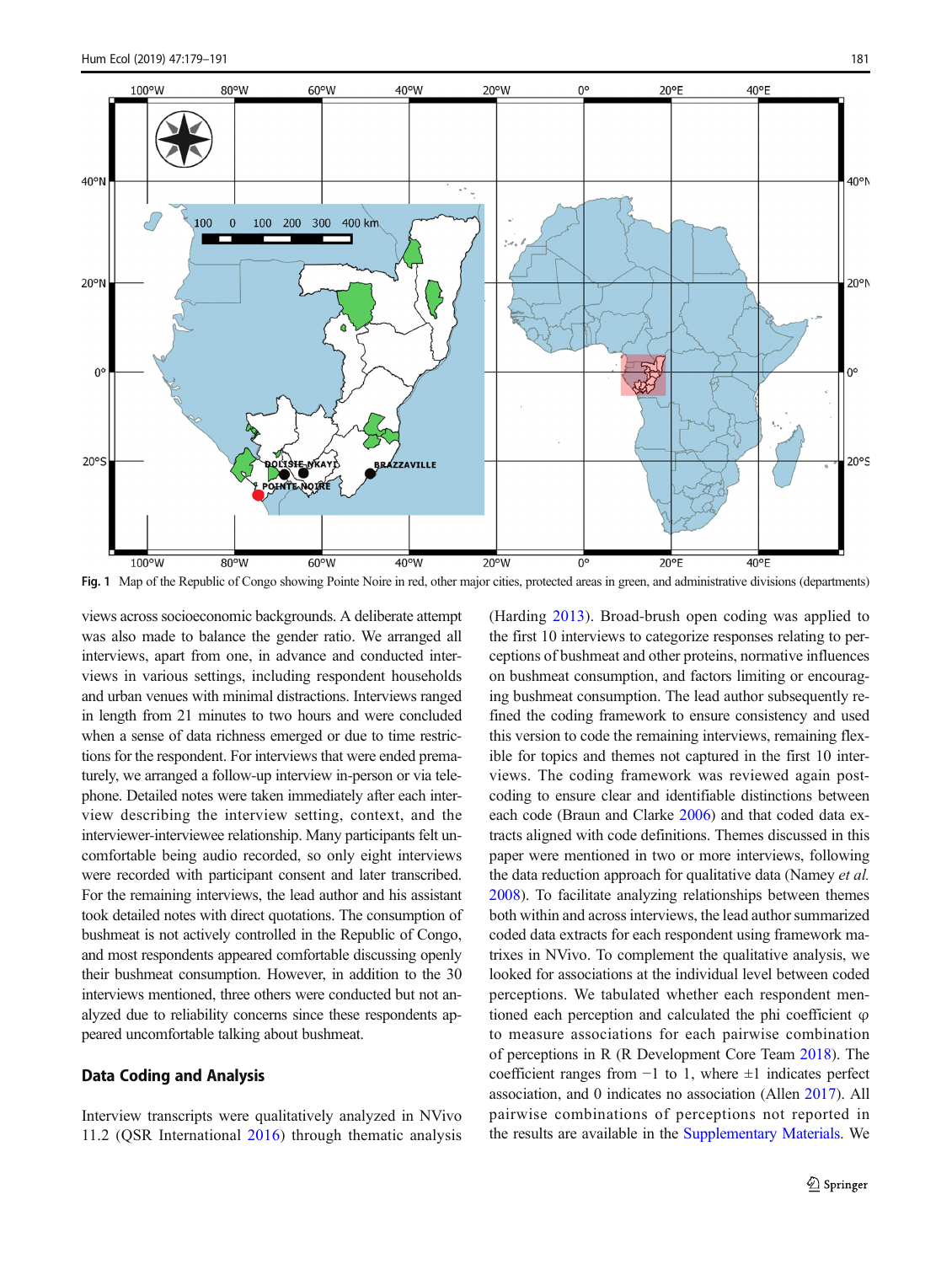also tabulated the number of respondents expressing each perception to explore within-sample associations among sociodemographic characteristics, bushmeat consumption frequency, and perceptions. However, we intentionally refrain from specifying the number or proportion of respondents expressing particular views in the narrative synthesis as this is not the objective of qualitative inquiry and doing so may be misleading given the low sample size and purposive sampling approach. Importantly, this can distract from the substantive insight that in-depth analyses aim to generate (Patton [2015\)](#page-12-0). To test for bias introduced by including both audio and non-audio transcribed interview transcripts, the lead author plotted the coding output between the two sets ( $n = 8$  and  $n = 22$  respectively). The output was proportionally similar suggesting that non-recorded transcripts were reliable (Supplementary Materials). Our approach prioritizes depth of detail from individual respondents over number of respondents and therefore may not provide an exhaustive list of all perceptions, social norms, and other factors influencing bushmeat consumption in Pointe Noire. However, we feel the data still provide new insight into the main drivers of bushmeat demand in urban centers of the Republic of Congo.

### **Results**

### Sample Characterization

The sample was well balanced with respect to age and education, although most respondents were male (Fig. [2](#page-4-0)). All but two respondents spent the greater part of their youth in Pointe Noire but traced their roots to eight different regions of the Republic of Congo - Lékoumou, Bouenza, Cuvette, Kouilou, Likouala, Niari, Plateaux, and Pool (Supplementary Materials). In our sample, frequency of bushmeat consumption varied from no consumption in 2016, to several times a week (Fig. [2\)](#page-4-0). Because our sampling approach specifically targeted bushmeat consumers, we expect our sample to reflect higher bushmeat consumption frequencies than found at the city-level.

#### Bushmeat Consumption

There was no significant association within the sample between bushmeat consumption frequency and gender, education level, age group, region of origin, or profession (Supplementary Materials). Analyzing the relationship between household wealth and bushmeat consumption frequency was beyond the scope of our study. However, most women reported either not consuming bushmeat, or low levels of consumption (Supplementary Materials; Fig. S2a). Of the five respondents not reporting consumption in 2016, four were women. Most men however reported mid to very high levels of consumption, and most respondents who reported high to very high level of bushmeat consumption were men (at least once a week to several times a week). Just over half of respondents ate bushmeat primarily in the household and the remainder ate primarily in restaurants (formal or informal). We did not aim to determine consumption behavior at the species level, but respondents mentioned consuming a variety of different species, including pangolin, porcupine, cane rat, monkey, wild pig, crocodile, duiker, bushbuck, and tortoise. Some respondents also differentiated between categories of bushmeat such as smoked versus fresh, or 'red' meat (sometimes also referred to as 'black' meat) vs. 'white' meat (i.e., the meat of reptiles and birds). However, bushmeat was salient as a category of its own:

"In general, it's important to know that we are Bantu, we are in the great equatorial forest, bushmeat was our staple food...banana, tarot, and bushmeat" (Respondent 1, 50-year-old male, unemployed engineer).

### Perceptions of Bushmeat

#### Organic, Natural, Fresh, Healthy, and Local

The importance of organic, natural, fresh, healthy and local in relation to animal proteins was a prevalent theme (Supplementary Materials). Most respondents perceived bushmeat as meeting these criteria, while also highlighting that it is tasty or appetizing - overall the most prevalent characteristic attributed to bushmeat (Fig. [3a](#page-5-0)):

"Bushmeat has a different taste to other meats, it's natural, isn't kept in freezers for long periods, and contains a lot of vitamins because it eats all that is natural^ (Respondent 13, 36-year-old male, security agent).

The strong taste of bushmeat (smoked or fresh) appears important in part because it removes the need for condiments. Consumers often mentioned taste or health first, but frequently in parallel with perceptions of bushmeat as natural, fresh, or organic and not farmed. Perceptions of bushmeat as tasty were most strongly associated with perceptions of bushmeat as fresh ( $\varphi$  = 0.26) and local ( $\varphi$  = 0.20). In turn, the perception of bushmeat as fresh was most strongly associated with the perception of bushmeat as healthy ( $\varphi$  = 0.25), which was most strongly associated with the perception of bushmeat as natural  $(\varphi = 0.33)$ . This supports the notion that these dimensions are interlinked. Wild animals are said to feed on natural, healthy foods that produce nutritious meat high in vitamins that can be eaten fresh locally. These were key characteristics that distinguished bushmeat from human reared meat.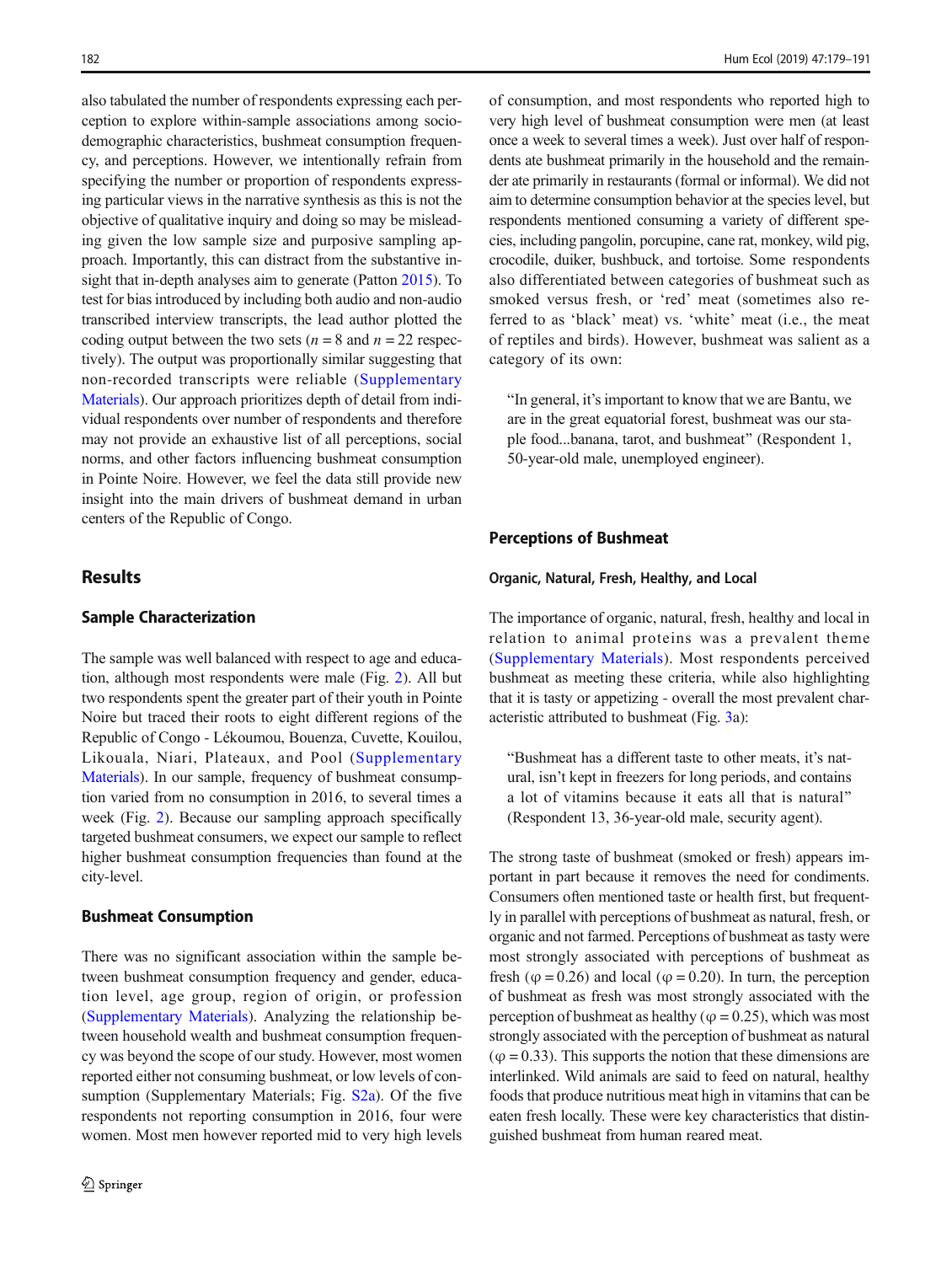<span id="page-4-0"></span>

Fig. 2 Socio-economic characteristics of respondents  $(n = 30)$  and reported bushmeat consumption frequency: a Age category, b Employment category as reported by the respondent (BC = blue-collar,  $SW =$  service worker,  $U =$  unemployed,  $WCN =$  white-collar non-





WCP = white-collar private sector), c Education level (highest level completed), and d Bushmeat consumption frequency, see Supporting Information for a detailed respondent summary

When specifically asked why they consumed bushmeat, respondents most frequently cited attributes of natural and fresh (often mentioned together) after taste and cultural influences (i.e., tradition, region of origin, or the influence of village life) (Fig. [3b](#page-5-0)). Interestingly, younger respondents emphasized the natural and fresh aspects of bushmeat as reasons for their consumption of bushmeat, whereas older respondents emphasized cultural drivers (i.e., tradition, region of origin, or the influence of village life) (Supplementary Materials; Fig. S3b). Only young to middle-aged respondents cited the perception of bushmeat as healthy as a reason for consuming it. Interestingly, only men reported the perception of bushmeat as organic.

## The Village Environment, Region of Origin, and Cultural Identity

In parallel with the emphasis on the natural properties and source of bushmeat, the continuing influence of rural village life (i.e., cultural influences) emerged as an important theme and was cited by respondents as a prime driver of bushmeat consumption (Fig. [3](#page-5-0)b). When explaining why they ate bushmeat, respondents often highlighted growing up eating bushmeat in their village, coming from forested zones where bushmeat is the main staple, or how eating bushmeat is part of their tradition or culture as "Bantu" or "Africans." The link between specific regions of the country and bushmeat consumption, in comparison with the local coastal ethnic group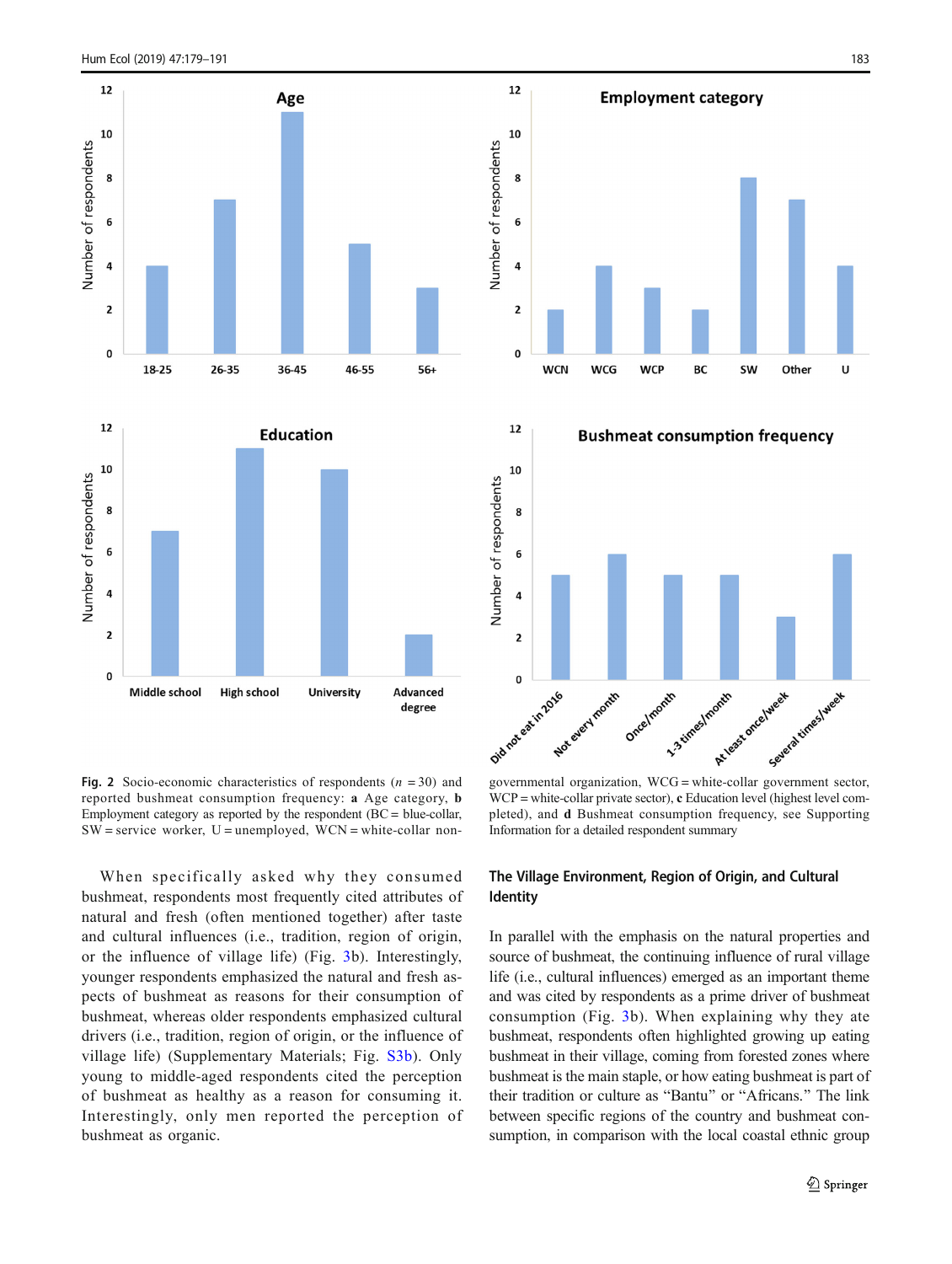Number of respondents

**Perceptions of bushmeat** 

### <span id="page-5-0"></span>25 Number of respondents  $20$ 15  $10$ 5  $\Omega$ Natural Organic Heatthy Freem Local Quality **Tasty** Rate Prized

Perceptions frozen imported animal

# **Reasons for consuming bushmeat**  $25$ 20 15  $10$ 5  $\mathbf{0}$ Diet variation Natural Freem Heathy Cultural Available Organic **Taste** Rate

**Factors limiting bushmeat consumption** 

proteins 25 25 Number of respondents Number of respondents 20 20 **Quality concerns** 15 15 10 10 5 5  $\mathbf 0$  $\mathbf 0$ Price Quality Lack of trust Health (Diet Low Lack of taste Chemicals Health **High fat** Lengthy availability in sellers or concerns) impacts storage, and content quality (negative) lack of of monitoring control

Fig. 3 a Perceptions of bushmeat, b reasons given for consuming bushmeat, c perceptions of frozen imported animals, d factors limiting bushmeat consumption; bars represent the number of respondents reporting each perception. Refer to code book (Appendix S2) for coding definitions

'Vili' who traditionally consume fish, was even emphasized by respondents born in the city. Associations between the traditional consumption of certain species and region were sometimes emphasized. For example, Respondent 6 (small business owner, 53 year-old male), who used to traffic bushmeat to Pointe Noire, stated that: "in the Lékoumou region, monkey meat is particularly appreciated.^ A few respondents associated the consumption of crocodile meat with the forested districts of the north, such as the Niari, Cuvette, and Plateaux departments. This association holds importance for traditional weddings, for which it is customary for the family of the bride to prepare species traditionally consumed in their region as a gift to the future husband and his family. Some respondents also discussed the pleasure of consuming bushmeat when returning to the village to visit relatives. The taste of bushmeat can bring back memories of the environment in which someone grew up, as highlighted by respondent 18 (31 years old, saleswoman), who stated:

"I like the smoked taste, it reminds me of when I was with my grandmother, it gives it an African touch." Cultural identity therefore appears to be a driver of bushmeat consumption in Pointe Noire.

#### Bushmeat as Rare, Prized, Luxurious, and Exclusive

Bushmeat is considered a luxury food, often reported as rare, prized, luxurious, and exclusive (Fig. 3a). Some respondents associated the reported rarity and luxury of bushmeat directly with its perceived natural, organic, and fresh characteristics. Respondent 7 (36–45 years old male, city government official)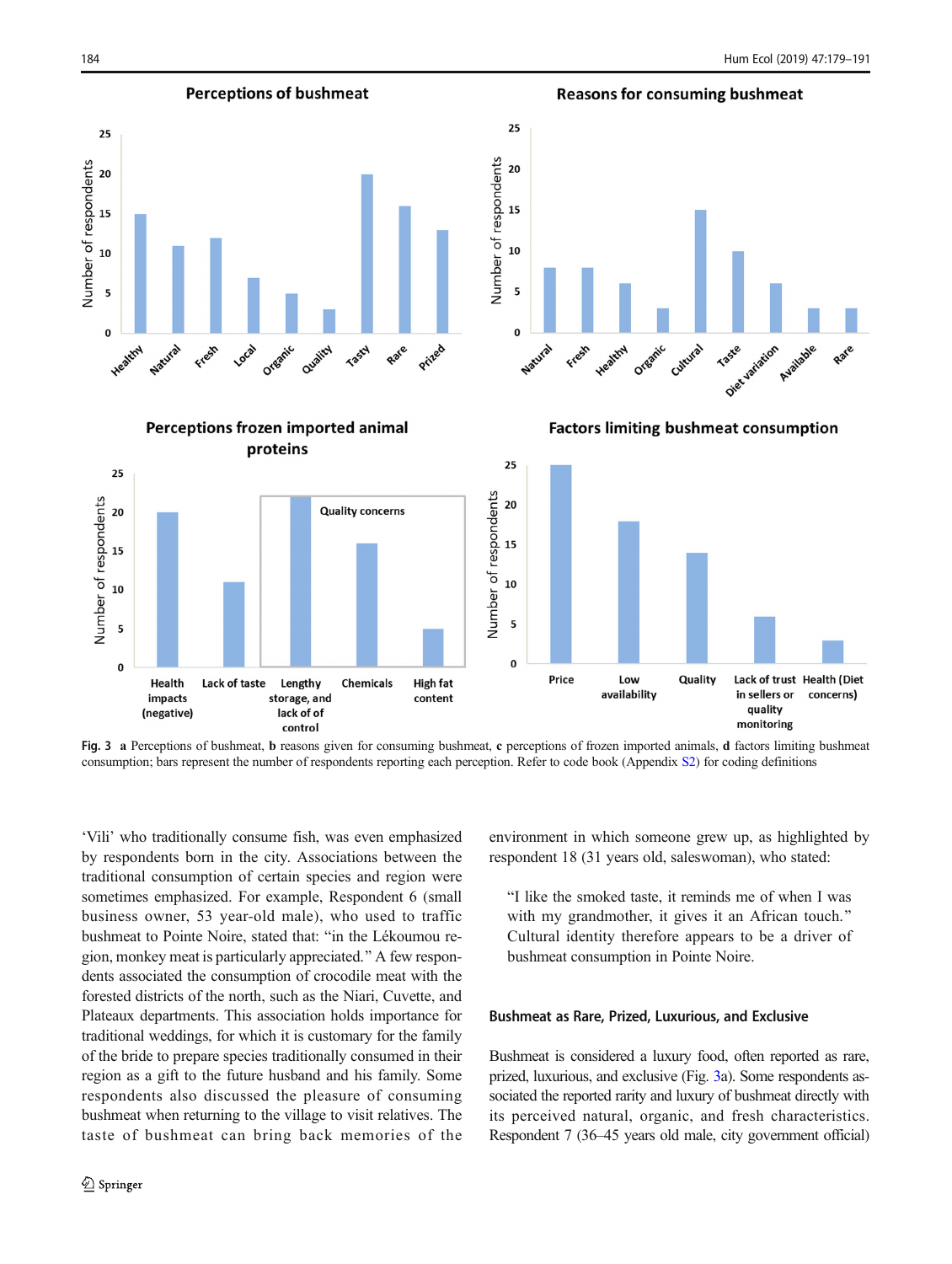stated that: "people know its importance, its value, because it [bushmeat] is pure, it's natural." This perception of luxury alone also appears to attract people to bushmeat. Some specifically stated that they consume bushmeat "because it is rare" (Respondent 3, 56+ year-old woman, retired). Respondent 7 indicated that bushmeat is not something that everyone gets the opportunity to eat regularly, but "when it's on the table during a festivity, people jump on it." Bushmeat "adds value to an event" (Respondent 14, 34-year-old male, logistician), which reflects social norms influencing bushmeat demand in Pointe Noire.

### Social Norms Associated with Bushmeat Demand

### Bushmeat to Please, Honor, Show Appreciation, and Obtain Favors

The drive to provide and offer bushmeat to important individuals or for special ceremonies appears to be a predominant influence on bushmeat purchasing in Pointe Noire. Bushmeat was perceived as a status symbol and reported to give recognition to the provider and the receiver. "We feel pressured to serve bushmeat because it's precious, …bushmeat is special and it's not to be eaten everyday" (Respondent 14). "I am proud of eating bushmeat…it's not anyone that eats bushmeat here in Pointe Noire…it's rare in households^ (Respondent 30, 43 year-old male, unemployed). Serving bushmeat was associated with a desire to please, reward, honor, show appreciation, or obtain favors from important individuals such as partners, parents, close family members or friends, authorities, or influential private or public-sector employees. It was often mentioned that small amounts of bushmeat are reserved for important individuals due to its high price. Respondent 24 (bushmeat vendor, 40 years old) stated that: "many clients buy bushmeat for traditional weddings, funerals, or birthdays.^ And the important role of bushmeat at such events, including impressing important guests, was reiterated by many respondents. However, other respondents reported not being used to seeing bushmeat at festivities, citing as a reason its high cost.

The perception of bushmeat as a luxury item appears to confer a special status to those who can afford to provide or consume it, thus influencing both purchasing and consumption. Respondent 7 stated that: "in restaurants, when you arrive and ask for a bushmeat dish people look at you. It's exceptional to order bushmeat at a restaurant.^ In Pointe Noire, bushmeat is often eaten during weekend social gatherings with friends and family members. Just as bushmeat can be used as a gift to obtain favors, it also appears to play an important social function in forging and maintaining relationships; for example, Respondent 18 primarily ate bushmeat in various restaurants where she would meet friends after work. In fact, most young respondents (18–35 years old) ate bushmeat primarily outside of the household, whereas only a few respondents 36 years and older ate primarily in restaurants (Supplementary Materials; Fig. S6). Younger respondents, most of whom did not live with a partner at home, emphasized the social purpose of consuming bushmeat outside of the household to forge relationships. Older respondents are more likely to be married and settled in a household, and therefore more likely to consume bushmeat at home. A few respondents explained that bushmeat is consumed primarily by men while women are more often responsible for preparation. This was sometimes attributed to the legacy of traditional norms that restrict women from the consumption of certain bushmeat species. However, this appears to be changing in Pointe-Noire:

"Among our forefathers, women could not eat certain bushmeat, such as monkey or python…However, with the world that is developing, women now eat it^ (Respondent 19, 31-year-old stay-at-home mother).

#### Family Influence

Of respondents who consumed bushmeat over the last year, half recalled developing the taste for bushmeat during childhood, often stating that their parents influenced their consumption. Some respondents continued to feed, recommend, or want their children to eat bushmeat, either because of its good taste and healthy properties in comparison to frozen animal proteins, or to maintain tradition. However, in light of its high prices, several parents explained that they often feed cheaper frozen meats to their children. Nearly half of respondents, all 36 years or older, mentioned generational variation in food preferences and eating habits with the older generation having a strong preference for bushmeat or fish, while young people growing up in the city do not eat or even like bushmeat:

"The young do not try bushmeat, it's a problem in light of the issues with frozen meats. The young here, they don't want to try [bushmeat] they're not used to it" (Respondent 10, 40-year old, salesman).

They have become accustomed to eating and have developed a taste for frozen meats, including imported chicken, which has become widely available.

Both men and women respondents emphasized that household bushmeat consumption was driven by the male household head, for whom bushmeat was preferentially reserved as a more exclusive or luxurious meat. Of those who can afford to consume bushmeat on a day-to-day basis, it tends to be the male household head requesting it. Respondent 2, a 57-year-old government employee explained: "...I send my wife. It's her that often buys it at my request and sometimes she suggests buying bushmeat knowing that I like to eat bushmeat.^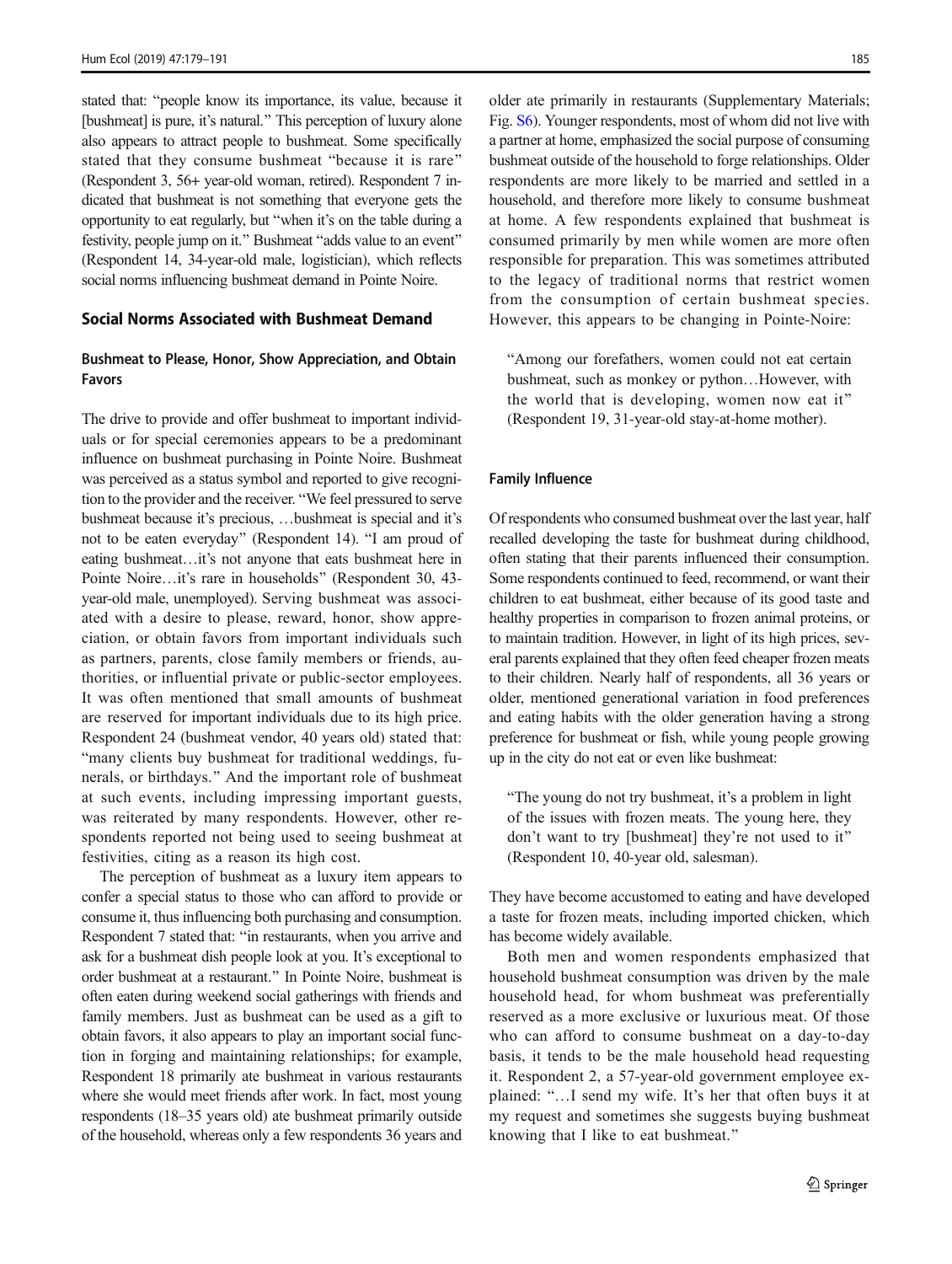#### Factors Limiting Bushmeat Consumption

#### Price and Availability

All respondents, regardless of age or gender, emphasized the high price of bushmeat while explaining that it is reserved for special occasions or important individuals. Price was the most frequently cited barrier to purchasing and consuming bushmeat, followed by low availability, quality, disease, and dietary concerns (Fig. [3d](#page-5-0)). Four of the five respondents reporting no bushmeat consumption during 2016 cited high prices as the reason. There was no apparent relationship between bushmeat consumption frequency and reported limiting factors (Supplementary Materials). Respondents reported circumventing price barriers in various ways, including buying bushmeat from wholesalers in Pointe Noire or obtaining it outside the city, and eating at cheaper restaurants in lowerincome neighborhoods. Respondents also mentioned that it is possible to buy bushmeat in smaller chopped-up portions according to what one can afford. Price and availability are linked, but price seems to be the main perceived barrier, as one responded commented: "if you have financial means, you can find bushmeat any day" (Respondent 28, 50-year-old male, football coach).

Reduced availability and increasing prices were mentioned by nearly half of respondents, with several attributing this directly to overhunting or animals being "rarer and rarer in the bush" (Respondent 8, 32-year-old male, unemployed). Others attributed lower availability and increased prices to hunting regulations, law enforcement, or conservation measures. However, only one respondent reported reducing their bushmeat consumption because of concern about overhunting.

### Disease Risks and Food Safety

Half of our respondents expressed concerns about contagious diseases and the lack of food safety relating to bushmeat, suggesting that negative perceptions coexist alongside positive perceptions of bushmeat, although the former do not necessarily limit levels of consumption. These concerns were often dependent on the state or source of the bushmeat. For example, several respondents expressed concerns about smoked bushmeat, which they believed to be an inefficient means of preservation, and suspected it was often sold long after slaughter. Yet the same individuals did not express such concerns about fresh bushmeat. Others had concerns about how bushmeat is sold, preferring certain sellers, such as wholesalers at the edge of town with whom they have an established relationship, or specific locations to obtain fresher bushmeat, such as villages outside the city rather than the open-air markets in Pointe Noire. A few, generally older, respondents mentioned concerns about side-effects associated

with bushmeat consumption, including that excessive bushmeat consumption can lead to gout, although they associated this exclusively with 'red' bushmeat. Several reported being aware of recommendations to avoid bushmeat due to Ebola outbreaks, but only a few listed concerns over Ebola as a limiting factor, in part because they did not perceive Ebola to be a threat in the Republic of Congo. For example, Respondent 12, a 25-year-old male mechanic who consumes bushmeat at least once a week, reported that people have avoided bushmeat for concerns over Ebola, but stated: "we're lucky that here in Congo [Republic] we didn't really have the epidemic, unlike in neighboring countries where there were many cases."

### Law Enforcement

No respondents were asked about knowledge of the law. However, half expressed awareness of hunting restrictions (seasonal- or species-based), protected areas, or the control of bushmeat transportation:

"When the hunting season is closed it [bushmeat] is more expensive. The transport is exposed to more surveillance by the authorities" (Respondent 23, 36-yearold male, event organizer).

Nearly all these respondents perceived that restrictions increased prices or decreased availability. Eight respondents suggested the regulatory environment is ineffective as bushmeat is still available during the closed hunting season (November 1 to April 30), albeit at a higher price due to bribes reportedly paid to authorities to facilitate transportation. Importantly, no one mentioned legal restrictions associated with bushmeat purchasing. Despite the protected status of some species according to national law, respondents were still happy to discuss consuming species such as pangolin (see Republic of Congo Law No. 37–2008 on Wildlife and Protected Areas).

### Perceptions of Other Animal Proteins

The theme of organic, natural, fresh, and local extended to other animal proteins locally caught or reared and butchered (hereafter referred to as fresh animal proteins). Locally butchered livestock and fish were perceived positively by most respondents who emphasized their "fresh" and "organic" characteristics, with fish often also perceived, like bushmeat, as "natural." Bushmeat consumers perceived fresh animal proteins as healthier and more nutritious because they are not subject to freezing and or other human interference. It is this perception of minimal interference that respondents termed "organic", or "bio" in French, which does not directly map onto the standard definition of "organic" as produced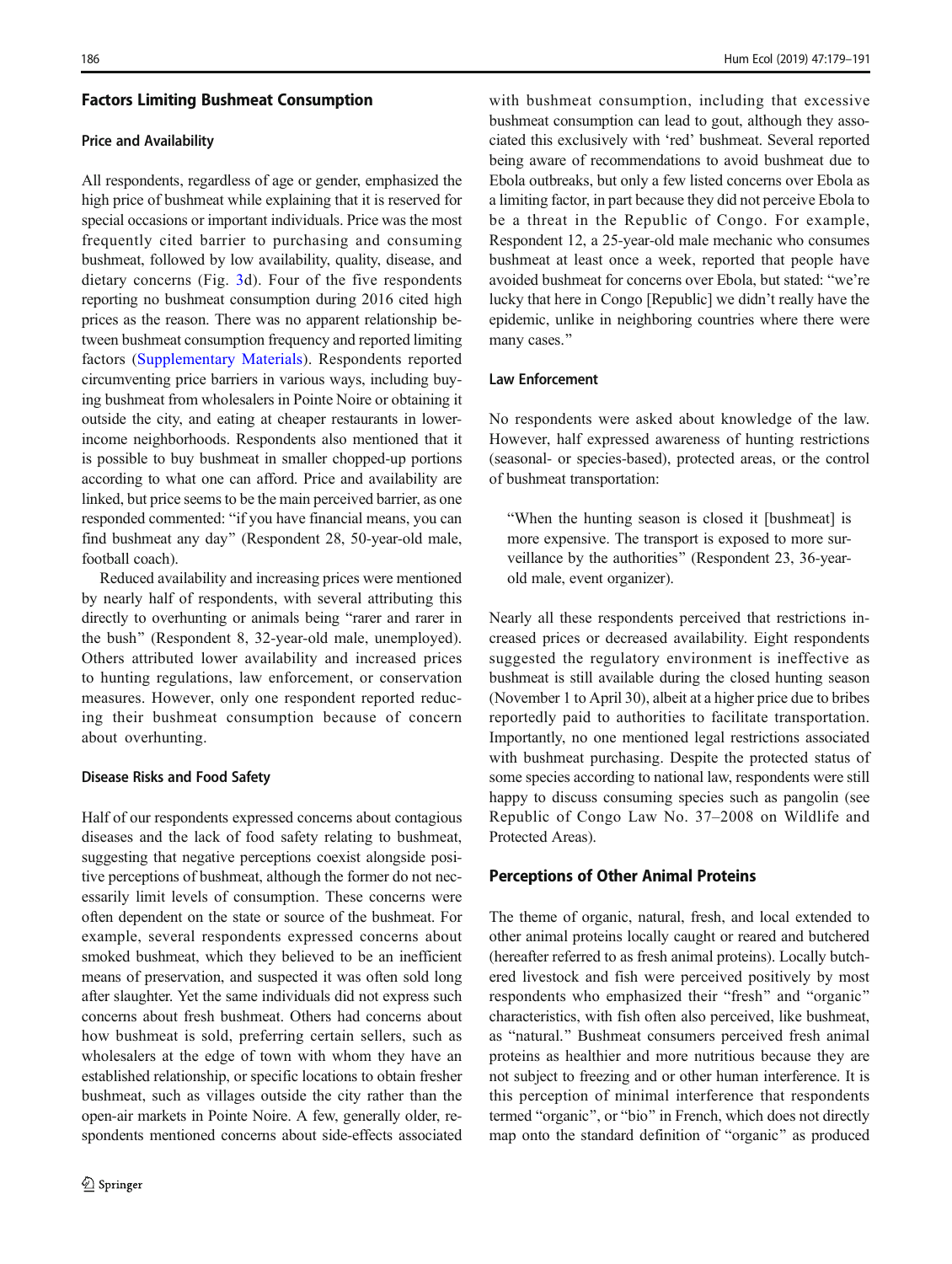without use of artificial chemical fertilizers, pesticides, or other non-organic inputs. The most frequently mentioned "fresh" non-fish animal proteins were locally reared and butchered beef, chicken, and pork. The bushmeat vendor (Respondent 24) explained that some clients state they do not eat frozen meats, and instead look for organic products such as bushmeat, fresh beef, or fresh fish. However, a few respondents expressed concerns over specific production and selling practices, including fish rotting on market stalls having been caught using dynamite, or poor conditions for pigs and other livestock around Pointe Noire.

Respondents reported that the most abundant, affordable, and consumed animal proteins were frozen and imported (hereafter referred to as frozen animal proteins). For example:

B… one portion of bushmeat for 5000 FCFA [8.65 USD] costs the same as buying five days' worth of frozen meat supplies at the market^ (Respondent 13, 36 year-old male, security agent).

However, every respondent but one held negative perceptions of frozen animal proteins (Fig. [3](#page-5-0)c). There were no apparent associations between reported perceptions and gender, education level, or age, although older (56+) respondents did not mention concerns associated with the high fat content of frozen imported proteins (Supplementary Materials; Fig. S4b).

Frozen animal proteins were said to cause illness and shorten life spans (Fig. [3c](#page-5-0)). Respondents complained about not knowing where or how the meat was raised and slaughtered, and when and how it was transported and stored, which affected perceptions of quality. The lack of taste of frozen imported meats was a common complaint and was associated with concerns over the quality of frozen imported proteins  $(\varphi = 0.34)$  and health consequences stemming from their consumption ( $\varphi$  = 0.24). Respondents shared their reservations about intensive livestock rearing, with animals subjected to "injections" and "chemicals" creating "artificial" meat. They also mentioned lengthy transport and storage periods, and lack of quality control and safety regulations. In contrast, fresh animal proteins are seen as subjected to less intensive production methods. Many respondents expressed a sense of both hopelessness and helplessness when discussing the reality that households are forced to resort to poor quality meats not subject to rigorous controls to feed themselves because they cannot afford healthier alternatives:

"We are forced to fall back on the frozen [imported meats] to have a reasonable quantity. Otherwise, everybody would prefer to eat fresh meat^ (Respondent 26, 51-year-old male, unemployed).

Interestingly, respondents reporting infrequent bushmeat consumption were more vocal about their negative perceptions of frozen imported meats. Respondents stated lack of quality and taste, often in conjunction with negative health impacts in contrast to the positive qualities of fresh animal proteins, including bushmeat. Quality concerns of frozen imported meats were most strongly associated with the perception of bushmeat as natural ( $\varphi = 0.36$ ), followed by healthy ( $\varphi$  = 0.29). Concerns over lack of taste were most strongly associated with perceptions of bushmeat as fresh ( $\varphi$  = 0.35), healthy ( $\varphi$  = 0.33), and natural ( $\varphi$  = 0.27).

All respondents reported receiving advice to avoid frozen animal proteins due to the poor quality and negative health impacts, and to eat fresh products. This information came from a variety of sources including the media, schools, medical professionals practicing western medicine, and the public health department through public notices, as well as through friends, relatives, and general word of mouth. Respondent 20, a 45-year-old stay-at-home mother recalled:

"Even on television sometimes, we see how things [frozen imported meats] were thrown away because they were expired… Therefore, it's not good. We must not consume it anymore."

A customs officer confirmed that imports of past sell by-date frozen meats had been intercepted by customs, and that importers regularly try to place spoiled meats for sale on the market (Respondent 29, 47-year-old female). A dietician reported that in medical establishments people are also advised to eat fresh and local products rather than frozen if they can afford to (Respondent 22, 41-year-old female). Respondent 7 stated "In the hospital they recommended she [his sister] eat natural things, and not frozen imported meats in which products are injected and make you sick," subsequently clarifying that "it's necessary to eat bushmeat because it's from the bush, the blood is fresh." The dietician stated that: "fresh meat conserves its nutritional value whereas freezing leads to its degradation.^ In fact, several respondents emphasized bushmeat as a healthier alternative to frozen animal proteins, and many reported either giving or receiving advice to consume bushmeat for this reason, including Respondent 13 (36 year-old male, security agent) who recommended bushmeat consumption to others because: "...when you eat a lot of bushmeat you age more slowly and rarely fall ill.<sup>"</sup>

# **Discussion**

The perceptions of bushmeat as a natural, organic, healthy, tasty, luxury product, associated with rarity and high prices, appear to drive its consumption and reinforce the social norm of offering bushmeat to important individuals and on important ceremonial occasions. Our findings corroborate previous studies that have shown bushmeat in central African urban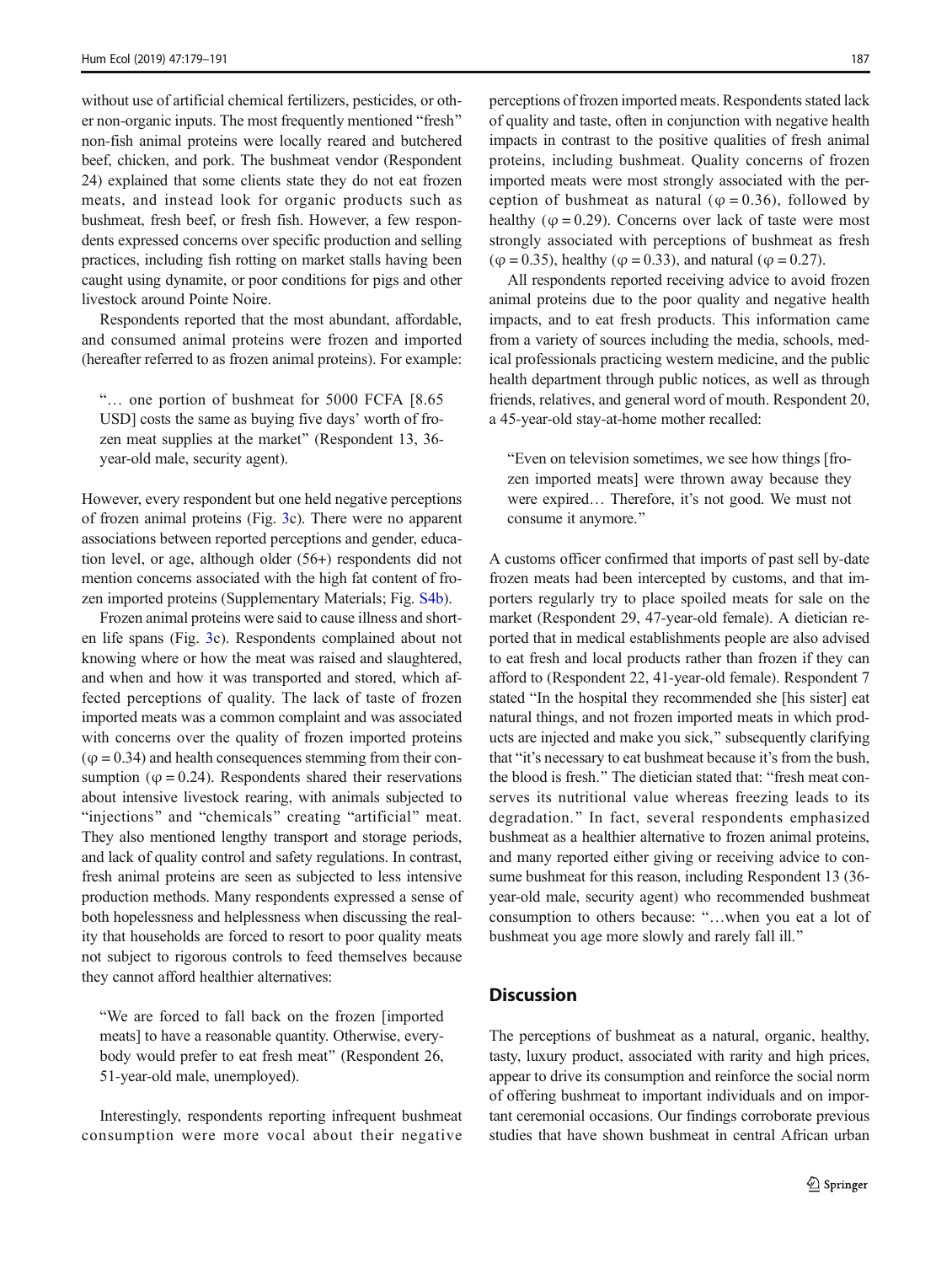areas is considered to be a luxury good (Cowlishaw et al. [2005;](#page-11-0) Randolph [2016\)](#page-12-0) as well as a healthy, nutritious, and natural food (Kümpel [2006\)](#page-12-0). In Yaoundé, Cameroon, and in Ho Chi Minh City, Vietnam, bushmeat has been shown to signal wealth (Randolph [2016](#page-12-0); Shairp et al. [2016](#page-12-0)). While the luxury perception may be taxon-dependent, as it was in the Yaoundé study, our results suggest that bushmeat in general is considered a luxury. In addition, bushmeat in Pointe Noire contributes to building and maintaining social relationships, as was also shown to be the case in Brazil and Vietnam (Morsello et al. [2015](#page-12-0); Shairp et al. [2016\)](#page-12-0). Bushmeat consumption appears to provide strong cultural ties connecting urbanites to their villages and regions of origin (see also van Vliet and Mbazza [2011](#page-12-0)). Bushmeat consumption forms a part of the cultural identity of those who trace their origins to forested regions. Cultural associations have also been shown to drive bushmeat consumption among urban Amazonians (Morsello et al. [2015\)](#page-12-0), as well as in Bata, Equatorial Guinea, where ethnicity and nationality were found to be key determinants of consumption (East *et al.* [2005\)](#page-11-0).

East *et al.* [\(2005\)](#page-11-0) found that consumers differentiated animal proteins first and foremost by state, with a strong preference for fresh over frozen, as Starkey [\(2004\)](#page-12-0) also found in Libreville, Gabon. In stark contrast to the positive perceptions of bushmeat, our study also found a widespread disdain towards frozen animal proteins due to negative health outcomes, quality concerns, as well as taste. In Pointe Noire, it appears that positive perceptions associated with the notions of fresh and organic extend beyond bushmeat to other animal proteins, including locally butchered livestock and locally caught fish. We found the health and taste dimensions are interlinked determinants of consumer preference for protein types. Animal proteins subject to limited human interference are considered "organic" and are perceived as fresher, tastier, and healthier. Fish sold fresh and any form of locally butchered meat, including bushmeat, meet this criterion. In contrast, frozen animal proteins are seen as transformed by intensive husbandry, the freezing process, and overly lengthy storage. The disdain towards frozen animal proteins, reinforced by medical, media, and social pressures, coupled with perceptions of bushmeat as tasty and healthy, emerged in this study as key drivers of bushmeat demand.

### Implications for Behavior Change

While it may be tempting to develop a unifying theory of wildlife consumption to inform future management approaches (Brashares et al. [2011\)](#page-11-0), due to the myriad of drivers underlying different people's consumption practices we urge a more nuanced approach. Tackling bushmeat demand will require an in-depth understanding of behaviors and practices specific to an intervention area. Behavior change strategies should always be contextually appropriate.

Deconstructing behavioral complexity is a prerequisite to identifying high-leverage behavior change intervention strategies. Our results show that bushmeat demand is associated with multiple social norms, perceptions, and other drivers. Specific drivers rooted in perceptions and norms should be targeted individually by tailoring messages and identifying the most appropriate channels to communicate these messages to a specific segment of the population (Michie et al. [2011\)](#page-12-0). For example, a strategy aimed at reducing bushmeat provisioning during special occasions, a practice reinforced by the perception of luxury and the desire to please or gain favor, would require a different approach than reducing day-to-day consumption of bushmeat. Our results also suggest that drivers of consumption can vary according to sociodemographic characteristics. For example, younger respondents emphasized the natural, fresh, and healthy aspects of bushmeat, whereas older respondents emphasized cultural connections. City-wide surveys should be conducted to confirm these relationships and tailor messaging to specific segments of the population.

#### Developing Effective Messages

Messages must be culturally sensitive to resonate with bushmeat purchasers. Highlighting the negative impacts of a behavior risks reinforcing it if this message clashes with prevailing norms and culture (Schultz [2011](#page-12-0); Lertzman and Baragona [2016\)](#page-12-0). Though a substantial proportion of consumers are aware of overhunting, respondents did not indicate any intention to reduce consumption. Raising environmental awareness alone is unlikely to affect demand. High environmental awareness levels and support for environmental protection are often not matched by behavioral changes, usually due to factors perceived to be beyond the individual's control (Kühl et al. [2009;](#page-12-0) Heberlein [2012](#page-12-0)). Positive social messages, rather than negative environmental messages, often align better with the priorities of the target audience. For instance, communication targeted at climate change deniers was more effective when the emphasis was placed on improved social welfare outcomes of climate mitigation efforts rather than risks and realities of climate change (Bain et al. [2012\)](#page-11-0). A positive messaging strategy in Pointe Noire could focus on the importance consumers place on the natural sourcing of bushmeat, the forest, to emphasize the benefits provided by forests to people, building pride in this national resource.

Concerns over the quality of bushmeat might indicate an effective means to reduce demand, although it did not appear to limit bushmeat consumption for most respondents, who instead cited price as the limiting factor. For some, this was because they could procure bushmeat fresh or from trusted sellers. The health impacts our respondents associated with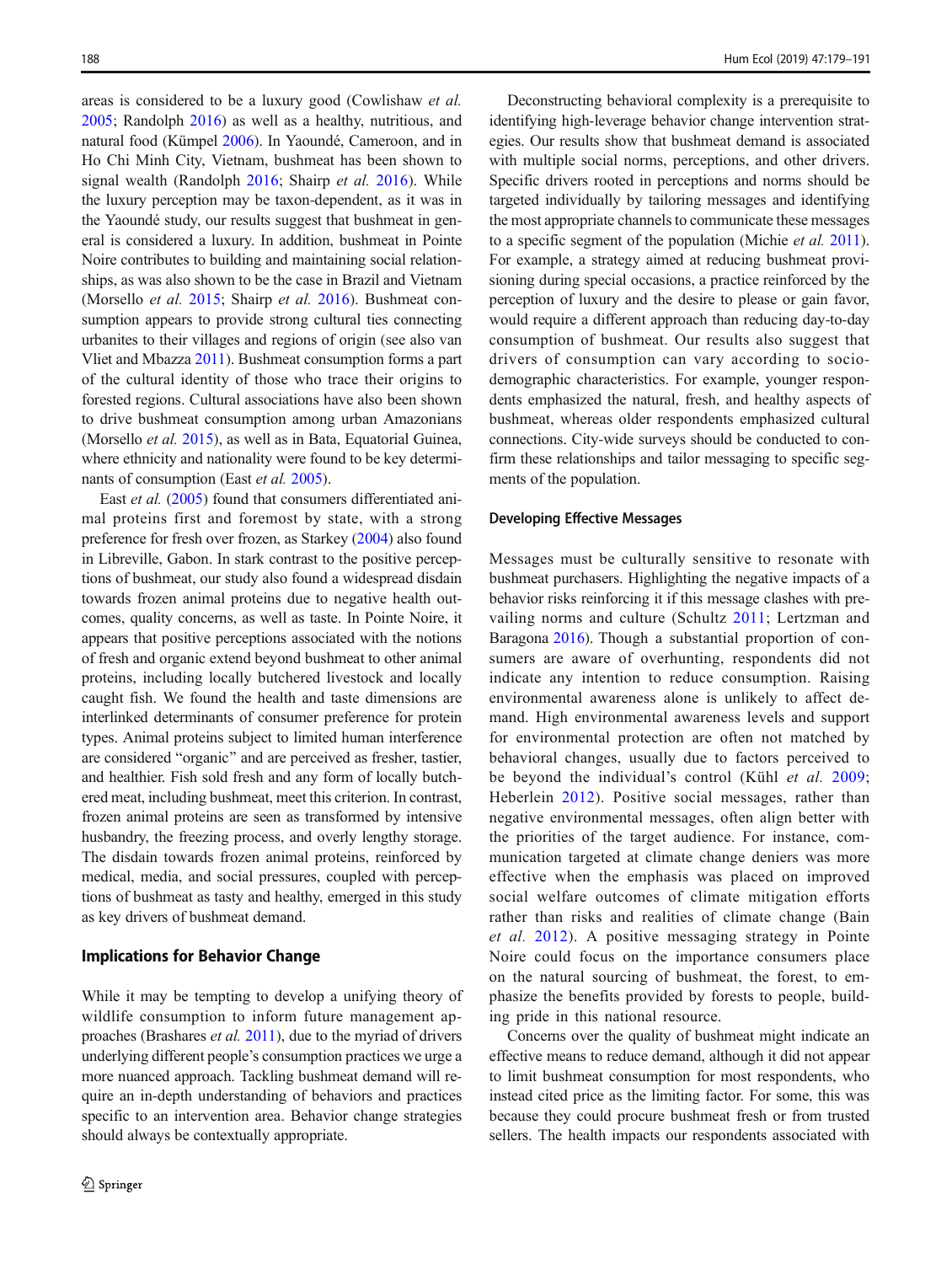frozen animal proteins show that consumers are cognizant of their eating habits in relation to health, or more importantly what they perceive to be healthy. Interventions could highlight the negative health impacts of bushmeat overconsumption (e.g., gout), which some respondents and the dietician (Respondent 22), were concerned about. In Yaoundé, this was the reason most frequently given for stopping bushmeat consumption (Randolph [2016\)](#page-12-0). Campaign strategies should not use zoonotic disease threats from bushmeat consumption for conservation purposes as this could have unintended repercussions, such as eradication of disease vectors or undermining confidence in the campaign among consumers who do not perceive disease to be a threat in the region (Pooley et al. [2015\)](#page-12-0).

#### Harnessing the Support of Local Actors and Institutions

The reach and uptake of a message is heavily dependent on who presents it (McKenzie-Mohr [2011\)](#page-12-0), so that harnessing the support of locally influential figures and institutions as messengers to change perceptions and beliefs could be an effective way to bring about behavior change. For example, in Central Africa, including in the Republic of Congo, faith leaders are socially and politically very influential, particularly with the growing influence of Protestant groups (Fath and Mayrargue [2014](#page-12-0)). Since bushmeat consumption is customary on weekends, messages disseminated during Sunday worship could be effective. Our findings do not quantify the extent to which medical professionals or the media specifically promote bushmeat consumption when advising people to avoid frozen animal proteins. However, these actors clearly exert an important influence on dietary choices and may indirectly incite consumers to turn towards bushmeat through their advice. Interventions could potentially involve these actors to ensure they avoid promoting bushmeat demand.

We found bushmeat consumption is a customary practice in Pointe Noire. Structural elements and systemic influences that maintain the practice, such as informal and formal restaurants selling bushmeat, should also be targeted (Shove [2010](#page-12-0)). Without complementary actions tackling systemic elements driving bushmeat consumption, behavior change interventions may fall short of their goals. Therefore, in addition to intervention strategies designed to target individual bushmeat consumers, infrastructural elements that sustain bushmeat consumption also need to be targeted where possible. For example, restaurants could be targeted to promote nonbushmeat dishes, thus supporting messaging aimed at consumers themselves. Similarly, establishments, such as hotels or private companies that facilitate consumption by providing bushmeat to their guests and employees for special events, as reported by Respondent 27, a hotel employee, could be targeted.

#### Facilitating a Product Switch

Changing bushmeat consumption behavior implies consumers will turn towards other protein sources. Interventions should combine messages about bushmeat with a careful attempt to harness positive perceptions associated with other protein sources to encourage consumers to switch. Understanding perceptions and social norms associated with other animal proteins can provide insight into necessary attributes of substitutable alternatives. Because they are affordable, frozen animal proteins are already consumed in large quantities in Central Africa (Nasi et al. [2011](#page-12-0)), but there is also widespread disdain towards frozen animal proteins, to a large extent driven by what appear to be serious product quality issues that would need to be addressed. The well-being of people targeted by behavior change interventions should remain a core focus of any strategy. Therefore, any promotion of alternatives to bushmeat would likely be more effective if it concentrated on local fish, livestock, and poultry, which consumers perceive more positively.

Respondent statements highlighted a potential Veblen effect driving bushmeat consumption, whereby the conspicuous consumption of bushmeat acts as a status symbol because of its high price (Bagwell and Bernheim [1996\)](#page-11-0). Therefore, consumers are more likely to switch to prized local fresh meats such as beef or expensive fish. Positive perceptions attributed to fresh fish among bushmeat consumers and evidence for economic substitution of fish and bushmeat in similar urban coastal contexts would suggest that fish protein might be a promising alternative (Brashares [2004](#page-11-0)). However, perceptions attributed to bushmeat and other available animal proteins may not be static. That younger people are reported to be more accepting of frozen animal proteins is potentially promising for reduced bushmeat consumption in future. Yet it is unclear how this will play out, since general distain for frozen meat in parallel with bushmeat being perceived positively could influence the dietary habits of younger generations as they exit the household. Introducing environmental education activities in schools to raise awareness of urban bushmeat consumption impacts could be crafted to preemptively counter social pressures promoting bushmeat consumption.

In addition to institutional and economic barriers to the intensification of livestock production (McDermott et al. [2010\)](#page-12-0), the impacts of substituting bushmeat with local livestock, poultry, or fish can present new problems. Fish stocks are depleted regionally (Polidoro *et al.* [2017\)](#page-12-0) and increasing livestock or poultry production, or promoting aquaculture, would be associated with increasing land development pressures and negative environmental impacts (Poore and Nemecek [2018\)](#page-12-0). Therefore, intervening actors should responsibly investigate potential unintended outcomes of their approach.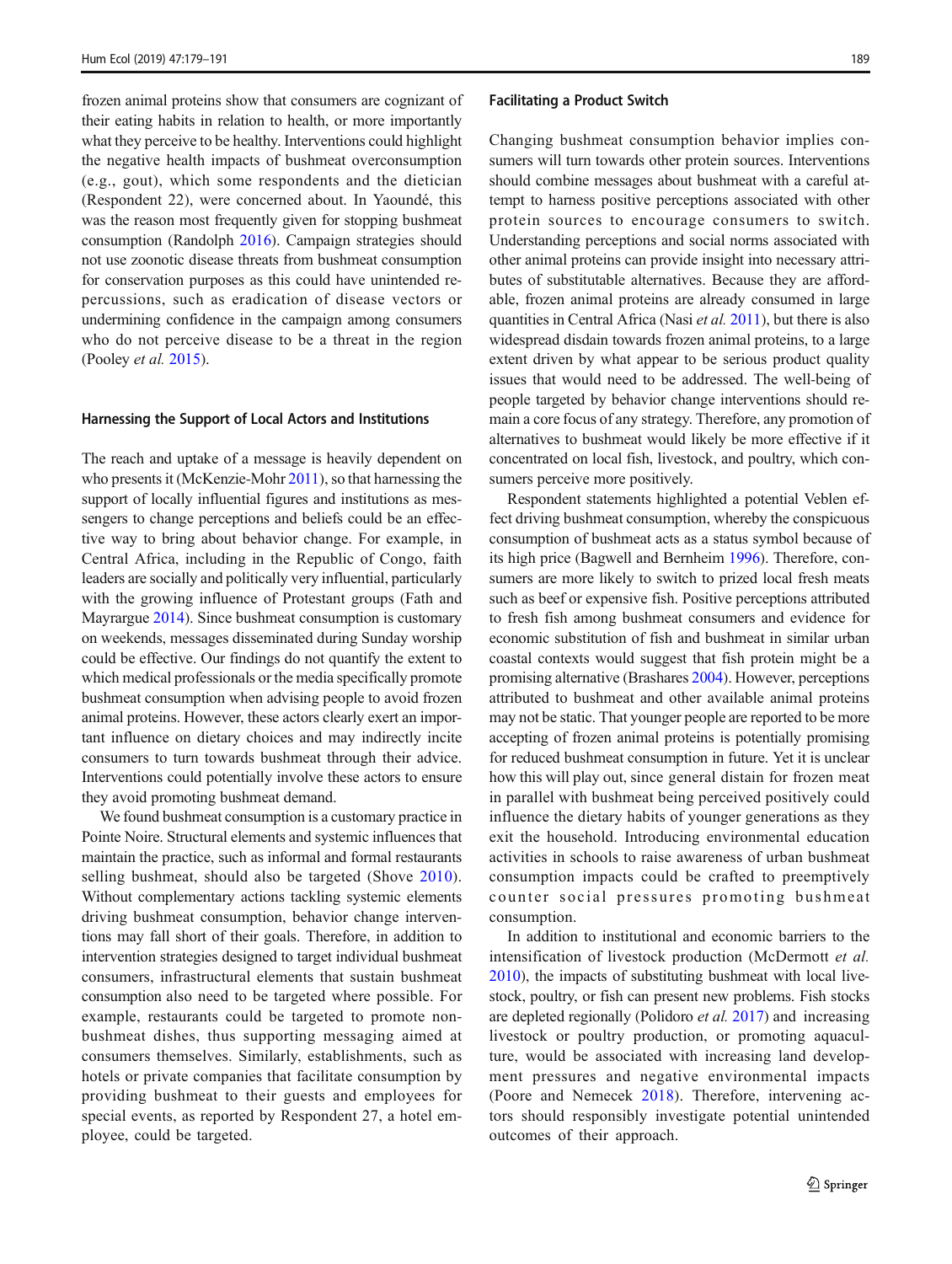<span id="page-11-0"></span>In attempting to address urban bushmeat demand, conservationists are intervening in a complex social-ecological system involving many relationships and different perspectives (Ulrich and Reynolds [2010\)](#page-12-0). In this context, successful interventions depend on considering the perspectives of all actors (Cook *et al.*) 2013). Importantly, implementing organizations should always consider the extent and nature of potential social impacts stemming from intervention (Woodhouse *et al.* [2016](#page-12-0)). This initial baseline study provides a qualitative understanding of behavioral and contextual influences shaping urban bushmeat demand in a context where other animal proteins are available, and can help guide conservation and development practitioners designing and implementing interventions aimed at changing consumer behavior in Central Africa. Our findings also illustrate how practitioners should consider the potential limitations of behavior change interventions to identify what complementary actions may be needed to effect the desired change, such as tackling systemic elements driving consumption. We hope our findings will spur further research on the socio-cultural underpinnings of bushmeat consumption to enable cross-context comparisons. Our results can inform further data collection and support evidence-informed theories of change to develop effective demand-reduction interventions. Further research is needed to establish the prevalence of specific perceptions, social norms, and how they vary by socioeconomic and psychosocial parameters, as well as between different species consumed as bushmeat.

Acknowledgements We thank YoYo Communications, A. Sitou from the Jane Goodall Institute in Pointe Noire, and N. Gami at the Wildlife Conservation Society in Brazzaville for their generous guidance throughout the course of our field-work. We also thank J. Mavoungou for his assistance with the interview process, and A. Knight at Imperial College London for his guidance and helpful comments on a previous draft. This study was made possible by the support of the United States Agency for International Development (USAID) and the United States Fish and Wildlife Service (USFWS). The contents of this paper are the sole responsibility of the authors and do not necessarily reflect the views of USAID or the United States Government. A.M.C. was also supported by a bursary from Imperial College London.

Data Availability Statement The data that support the findings of this study are available from the Wildlife Conservation Society but restrictions apply to the availability of these data, which were used under license for the current study, and so are not publicly available. Data are however available from the authors upon reasonable request and with permission of the Wildlife Conservation Society.

Funding This study was funded by the United States Fish and Wildlife Service (F15AP00735) for the project 'Reducing threats to wildlife from urban bushmeat demand' and USAID (#AID-660-A-13-00003) for implementation of the 'Central Africa Forest Ecosystems Conservation (CAFEC) - Bateke-Leconi-Lefini Forest Landscape.'

### Compliance with Ethical Standards

Conflict of Interest The authors declare no potential conflicts of interest with respect to the research, authorship, and/or publication of this article. Open Access This article is distributed under the terms of the Creative Commons Attribution 4.0 International License (http:// creativecommons.org/licenses/by/4.0/), which permits unrestricted use, distribution, and reproduction in any medium, provided you give appropriate credit to the original author(s) and the source, provide a link to the Creative Commons license, and indicate if changes were made.

## References

- Allen, M. ed. (2017). The SAGE encyclopedia of communication research methods. SAGE Publications.
- Bagwell, L. S., and Bernheim, B. D. (1996). Veblen effects in a theory of conspicuous consumption. The American Economic Review 86(3): 349–373.
- Bain, P. G., Hornsey, M. J., Bongiorno, R., and Jeffries, C. (2012). Promoting pro-environmental action in climate change deniers. Nature Climate Change 2(8): 600.
- Bicchieri C., Muldoon R., and Sontuoso A. (2018). Social Norms. The Stanford Encyclopedia of Philosophy (Winter 2018 Edition). Zalta E. N. editors. Available from [https://plato.stanford.edu/cgi-bin/](https://plato.stanford.edu/cgi-bin/encyclopedia/archinfo.cgi?entry=social-norms) [encyclopedia/archinfo.cgi?entry=social-norms](https://plato.stanford.edu/cgi-bin/encyclopedia/archinfo.cgi?entry=social-norms). Accessed February 2019.
- Brashares J.S. (2004). Bushmeat Hunting, Wildlife Declines, and Fish Supply in West Africa. Science 306(5699): 1180–1183. [https://doi.](https://doi.org/10.1126/science.1102425) [org/10.1126/science.1102425](https://doi.org/10.1126/science.1102425).
- Brashares, J. S., Golden, C. D., Weinbaum, K. Z., Barrett, C. D. B., and Okello, G. V. (2011). Economic and geographic drivers of wildlife consumption in rural Africa. Proceedings of the National Academy of Sciences of the United States of America 108(34): 13931–13936.
- Braun, V., and Clarke, V. (2006). Using thematic analysis in psychology. Qualitative research in psychology 3(2): 77–101.
- Cialdini, R. B. (2003). Crafting normative messages to protect the environment. Current directions in psychological science 12(4): 105– 109.
- Cook, C. N., Mascia, M. B., Schwartz, M. W., Possingham, H. P., and Fuller, R. A. (2013). Achieving conservation science that bridges the knowledge–action boundary. Conservation Biology 27(4): 669– 678.
- Cowlishaw, G., Mendelson, S., and Rowcliffe, J. M. (2005). Evidence for post-depletion sustainability in a mature bushmeat market. Journal of Applied Ecology 42(3): 460–468.
- Crouch, M., and McKenzie, H. (2006). The logic of small samples in interview-based qualitative research. Social science information 45(4): 483–499.
- de Merode, E., and Cowlishaw, G. (2006). Species protection, the changing informal economy, and the politics of access to the bushmeat trade in the Democratic Republic of Congo. Conservation Biology 20(4): 1262–1271.
- Dorier E., and Joncheray M. (2013). Territoires fragmentés et temporalités postconflit: décomposition et recompositions territoriales entre guerre et paix en République du Congo. Sortir de la guerre, éditions du CTHS, Paris. 113–126.
- Drury, R., Homewood, K., and Randall, S. (2011). Less is more: The potential of qualitative approaches in conservation research. Animal Conservation 14(1): 18–24.
- East, T., Kümpel, N. F., Milner-Gulland, E. J., and Rowcliffe, J. M. (2005). Determinants of urban bushmeat consumption in Rio muni, Equatorial Guinea. Biological Conservation 126(2): 206–215.
- Effiom, E. O., Nunez-Iturri, G., Smith, H. G., Ottosson, U., and Olsson, O. (2013). Bushmeat hunting changes regeneration of African